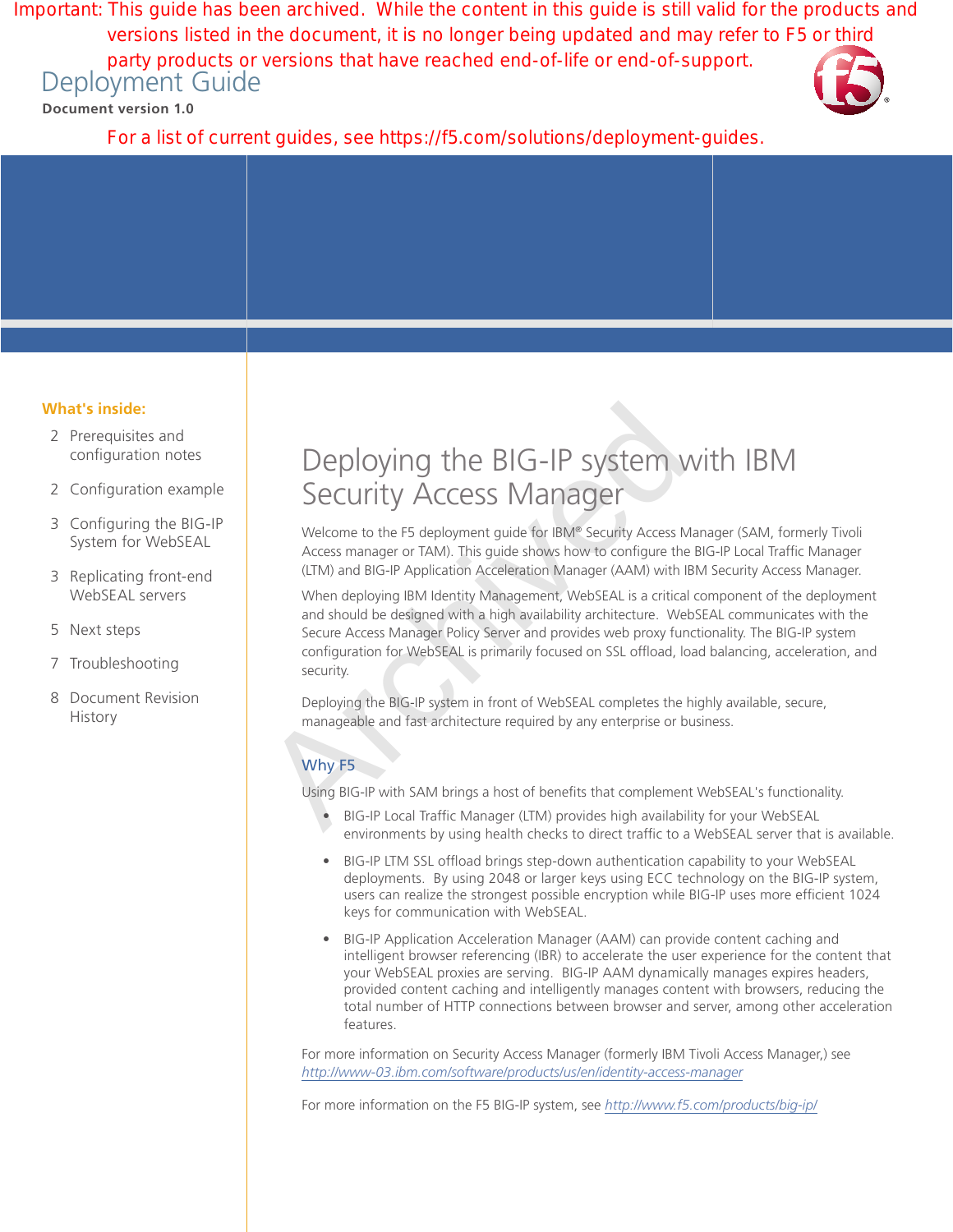## <span id="page-1-0"></span>Products and versions

| Product                             | Version |
|-------------------------------------|---------|
| BIG-IP LTM and AAM                  | 114     |
| IBM Security Access Manager for Web |         |

**Important:** *Make sure you are using the most recent version of this deployment guide, available at http://www.f5.com/pdf/deployment-guides/ibm-security-access-manager-dg.pdf.*

## Prerequisites and configuration notes

The following are general prerequisites and configuration notes for this guide:

- ▶ In order to use the BIG-IP Application Acceleration Manager (AAM), it must be fully licensed and provisioned on the BIG-IP system.
- **Prerequisites and configuration notes**<br>
The following are general prerequisites and configuration notes <br>  $\triangleright$  In order to use the BIG-IP Application Acceleration Man<br>
licensed and provisioned on the BIG-IP system.<br>  $\$  $\triangleright$  If you are using the BIG-IP system to offload SSL or for SSL re-encryption (SSL Bridging), you must have already obtained a valid SSL certificate and key, and it is imported it onto the BIG-IP LTM system. For specific instructions on importing SSL certificates and keys, see the online help or BIG-IP system documentation, available at *http://support.f5.com/kb/en-us.html*
	- $\triangleright$  This document is intended for the load balancing and acceleration of WebSEAL components. WebSEAL should be configured and functional on your network
	- $\triangleright$  This document focuses on the availability of the proxy features of WebSEAL. It is not concerned with the load balancing or acceleration of the administration functions of WebSEAL.

# Configuration example

The following simple configuration example shows the BIG-IP system with LTM and AAM modules in front of a pool of WebSEAL devices.

One of the core components of the BIG-IP system is providing high availability. In this implementation, after checking server health the BIG-IP LTM distributes user traffic to the WebSEAL server with the fewest connections. Because the user could be sent to any of the WebSEAL devices that are a part of this configuration, it is best practice that all the servers are identical. See the following section for more information on replicating the WebSEAL servers.



**Figure 1:** *Logical configuration example*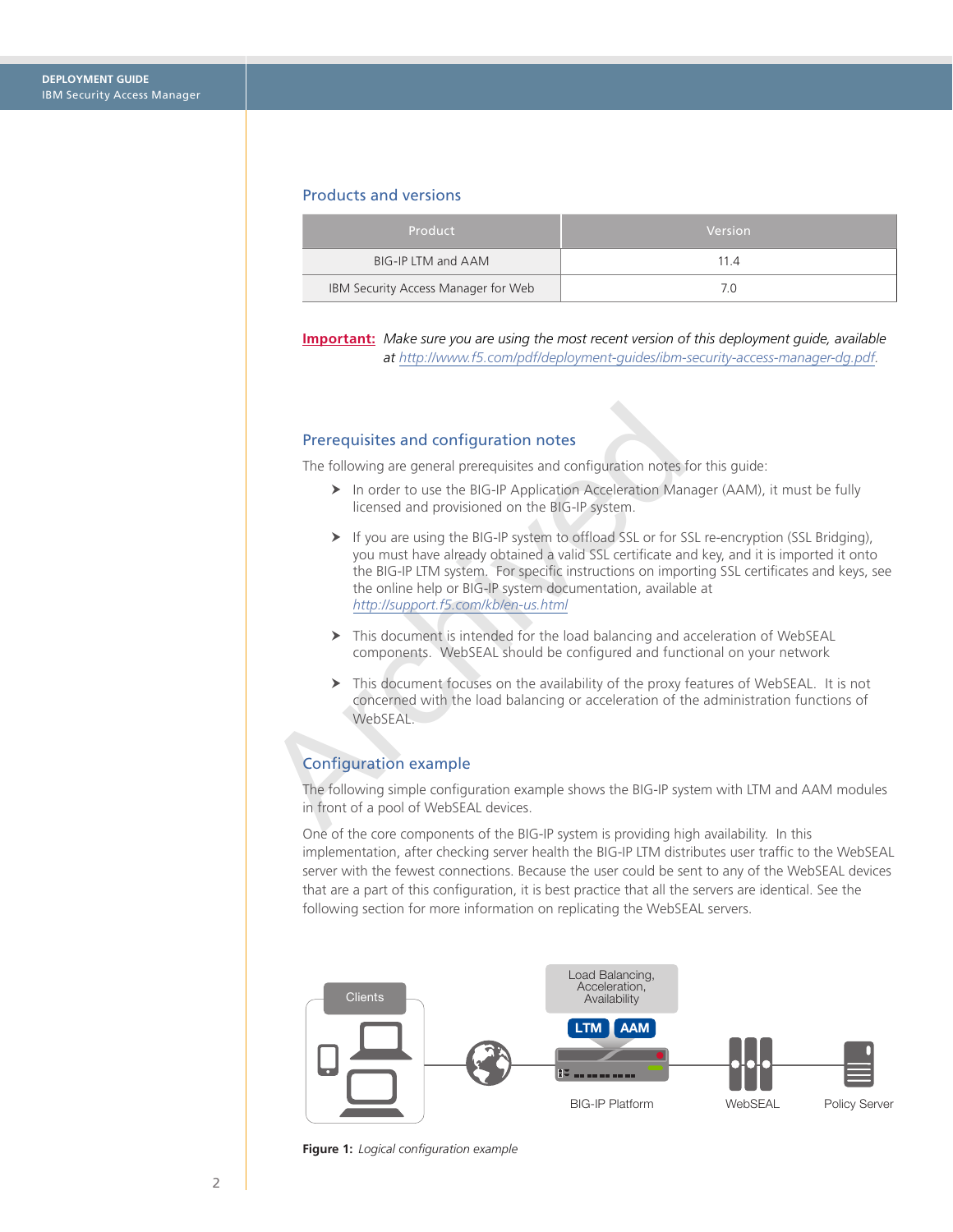# <span id="page-2-0"></span>Configuring the BIG-IP System for WebSEAL

In this section, we describe how to replicate front-end WebSEAL servers, as well as how to configure the BIG-IP system for WebSEAL.

## Replicating front-end WebSEAL servers

Because it is best practice that all the WebSEAL servers are identical (as described in the Configuration example section), In this procedure, we show you how to replicate front-end WebSEAL servers. For specific instructions, see the IBM documentation.

In this example, the host name of the primary WebSEAL server machine is **WS1**. The host name for the replica WebSEAL server machine is **WS2**.

#### **To replicate the front-end WebSEAL servers**

- 1. Install and configure WebSEAL on both the primary and replica server machines (**WS1** and **WS2** in our example).
- 2. Create a new object to be the root of the authorization space for both WebSEAL servers using the **pdadmin** command as shown in the For example:

#### **pdadmin> object create /WebSEAL/newroot "Description" 5 ispolicyattachable yes**

- 3. Stop WebSEAL on the primary server (WS1 in our example).
- 4. On the primary server, change the value of the server-name stanza entry in the WebSEAL configuration file from the original host name (WS1 in our example) to **newroot**:

**[server] server-name = newroot** 

- 5. Restart WebSEAL on the primary server.
- 6. Repeat Steps 3-5 for the replica server (WS2 in our example).

To replicate the front-end WebSEAL servers<br>
1. Install and configure WebSEAL servers<br>
1. Install and configure WebSEAL on both the primary and rest<br>
WS2 in our example).<br>
2. Create a new object to be the root of the author The primary and replica servers now use the object /WebSEAL/newroot as the base for authorization evaluations. Either server can respond to object list and object show commands for objects located below /WebSEAL/newroot.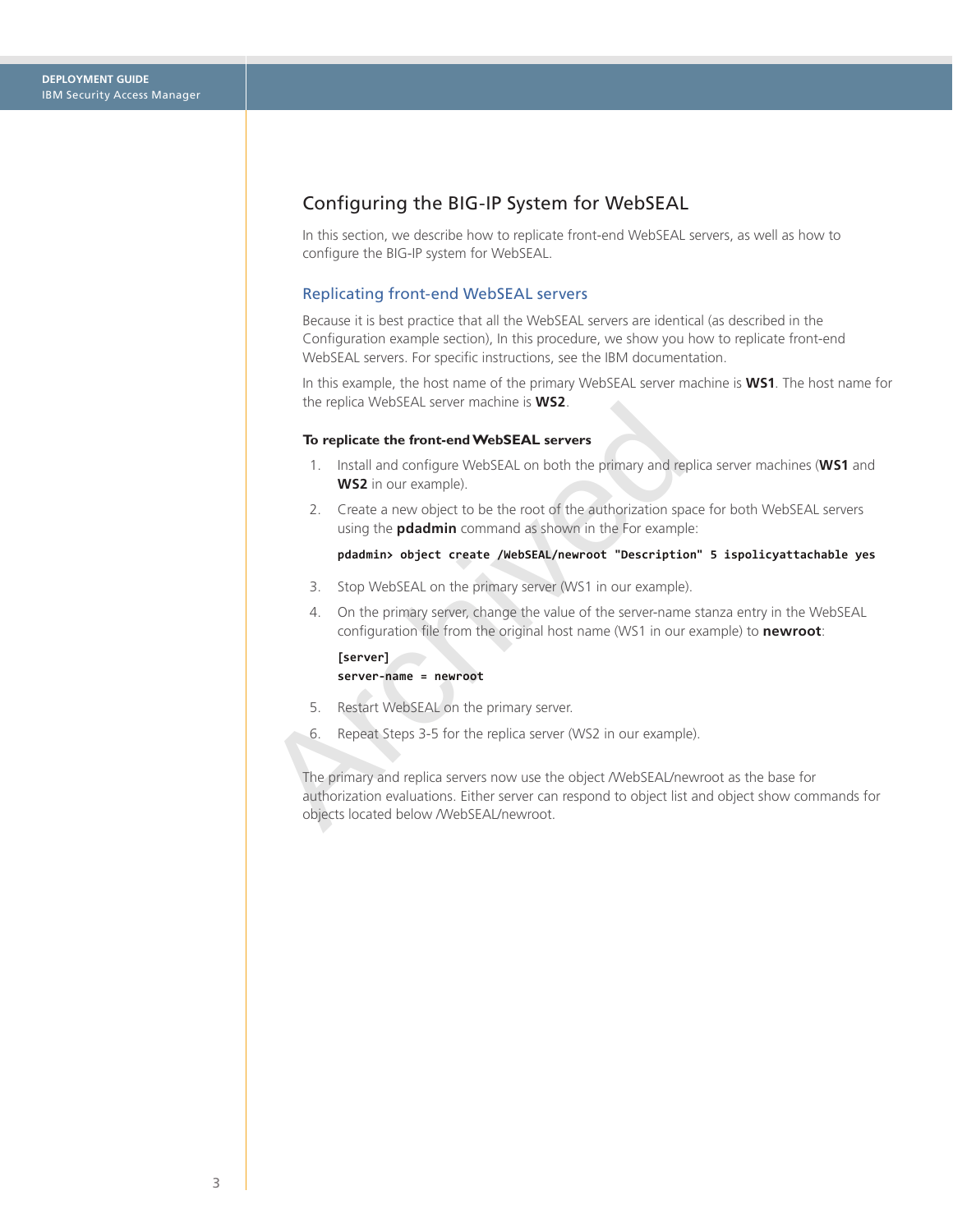# Configuring the BIG-IP system

Use the following table for guidance on configuring the BIG-IP LTM for WebSEAL. This table contains any non-default setting you should configure as a part of this deployment. Settings not contained in the table can be configured as applicable. For specific instructions on configuring individual objects, see the online help or product manuals.

| <b>BIG-IP Object</b>                                 | Non-default settings/Notes                                |                                                                                                                                                |                                                                                                                                                                                                      |  |  |
|------------------------------------------------------|-----------------------------------------------------------|------------------------------------------------------------------------------------------------------------------------------------------------|------------------------------------------------------------------------------------------------------------------------------------------------------------------------------------------------------|--|--|
|                                                      | <b>Name</b><br>Type a unique name                         |                                                                                                                                                |                                                                                                                                                                                                      |  |  |
| <b>Health Monitor1</b><br>(Local Traffic > Monitors) | Type                                                      | <b>HTTP</b>                                                                                                                                    |                                                                                                                                                                                                      |  |  |
|                                                      | <b>Interval</b>                                           | 30 (recommended)                                                                                                                               |                                                                                                                                                                                                      |  |  |
|                                                      | <b>Timeout</b>                                            | 91 (recommended)                                                                                                                               |                                                                                                                                                                                                      |  |  |
|                                                      | <b>Name</b>                                               | Type a unique name                                                                                                                             |                                                                                                                                                                                                      |  |  |
|                                                      | <b>Health Monitor</b>                                     | Select the monitor you created above                                                                                                           |                                                                                                                                                                                                      |  |  |
| Pool                                                 | Slow Ramp Time <sup>2</sup>                               | 300                                                                                                                                            |                                                                                                                                                                                                      |  |  |
| (Local Traffic > Pools)                              | <b>Load Balancing Method</b>                              | Choose Least Connections (Node)                                                                                                                |                                                                                                                                                                                                      |  |  |
|                                                      | <b>Address</b>                                            |                                                                                                                                                | Type the IP Address of a WebSEAL server                                                                                                                                                              |  |  |
|                                                      | <b>Service Port</b>                                       |                                                                                                                                                | 80 if offloading SSL, 443 if not<br>Repeat Address and Service Port for all nodes                                                                                                                    |  |  |
| <b>Optional:</b>                                     | <b>Application Name</b>                                   |                                                                                                                                                | Type a unique name                                                                                                                                                                                   |  |  |
| <b>BIG-IP AAM</b>                                    | Policy                                                    |                                                                                                                                                | Select Generic Policy - Complete                                                                                                                                                                     |  |  |
| (Acceleration ><br>Web Application ><br>Application) | <b>Requested Host</b>                                     | Type the domain name (host name) that might appear in HTTP<br>requests for WebSEAL.<br>Click <b>Add Host</b> to include additional host names. |                                                                                                                                                                                                      |  |  |
|                                                      |                                                           | Name                                                                                                                                           | Type a unique name                                                                                                                                                                                   |  |  |
|                                                      | <b>HTTP</b><br>(Profiles-->Services)                      | Parent Profile                                                                                                                                 | http                                                                                                                                                                                                 |  |  |
|                                                      |                                                           | Insert<br>X-Forwarded-For                                                                                                                      | If you are using SNAT (recommended):<br>Enabled                                                                                                                                                      |  |  |
|                                                      | <b>HTTP Compression</b>                                   | Name                                                                                                                                           | Type a unique name                                                                                                                                                                                   |  |  |
|                                                      | (Profiles-->Services)                                     | Parent Profile                                                                                                                                 | httpcompression                                                                                                                                                                                      |  |  |
|                                                      | <b>TCP WAN</b>                                            | Name                                                                                                                                           | Type a unique name                                                                                                                                                                                   |  |  |
|                                                      | (Profiles-->Protocol)                                     | Parent Profile                                                                                                                                 | tcp-wan-optimized                                                                                                                                                                                    |  |  |
|                                                      | <b>TCP LAN</b>                                            | Name                                                                                                                                           | Type a unique name                                                                                                                                                                                   |  |  |
|                                                      | (Profiles-->Protocol)                                     | Parent Profile                                                                                                                                 | tcp-lan-optimized                                                                                                                                                                                    |  |  |
|                                                      |                                                           | Name                                                                                                                                           | Type a unique name                                                                                                                                                                                   |  |  |
| <b>Profiles</b><br>(Local Traffic-->Profiles)        | Web Acceleration $3$<br>(Profiles-->Protocol)             | Parent Profile                                                                                                                                 | webacceleration                                                                                                                                                                                      |  |  |
|                                                      |                                                           | <b>WA Applications</b>                                                                                                                         | Enable your BIG-IP AAM application                                                                                                                                                                   |  |  |
|                                                      |                                                           | Name                                                                                                                                           | Type a unique name                                                                                                                                                                                   |  |  |
|                                                      | <b>Client SSL</b>                                         | Parent Profile                                                                                                                                 | clientssl                                                                                                                                                                                            |  |  |
|                                                      | (Profiles-->SSL)                                          | Certificate and key                                                                                                                            | Select the Certificate and key you<br>imported for this implementation                                                                                                                               |  |  |
|                                                      |                                                           | Name                                                                                                                                           | Type a unique name                                                                                                                                                                                   |  |  |
|                                                      | Server SSL<br>(for SSL Bridging only)<br>(Profiles-->SSL) | Parent Profile                                                                                                                                 | If your server is using a certificate<br>signed by a CA, select serverssl.<br>If your server is using a self-signed<br>certificate, or an older SSL cipher, select<br>serverssl-insecure-compatible. |  |  |
|                                                      |                                                           | Certificate and Key                                                                                                                            | Leave Certificate and Key set to <b>None</b> .                                                                                                                                                       |  |  |

1 To make this monitor more sophisticated, see *[Adding enhanced monitoring to the implementation on page 6](#page-5-0)*

2 You must select **Advanced** from the **Configuration** list for these options to appear

<sup>3</sup> Optional: Only necessary if you are deploying the BIG-IP AAM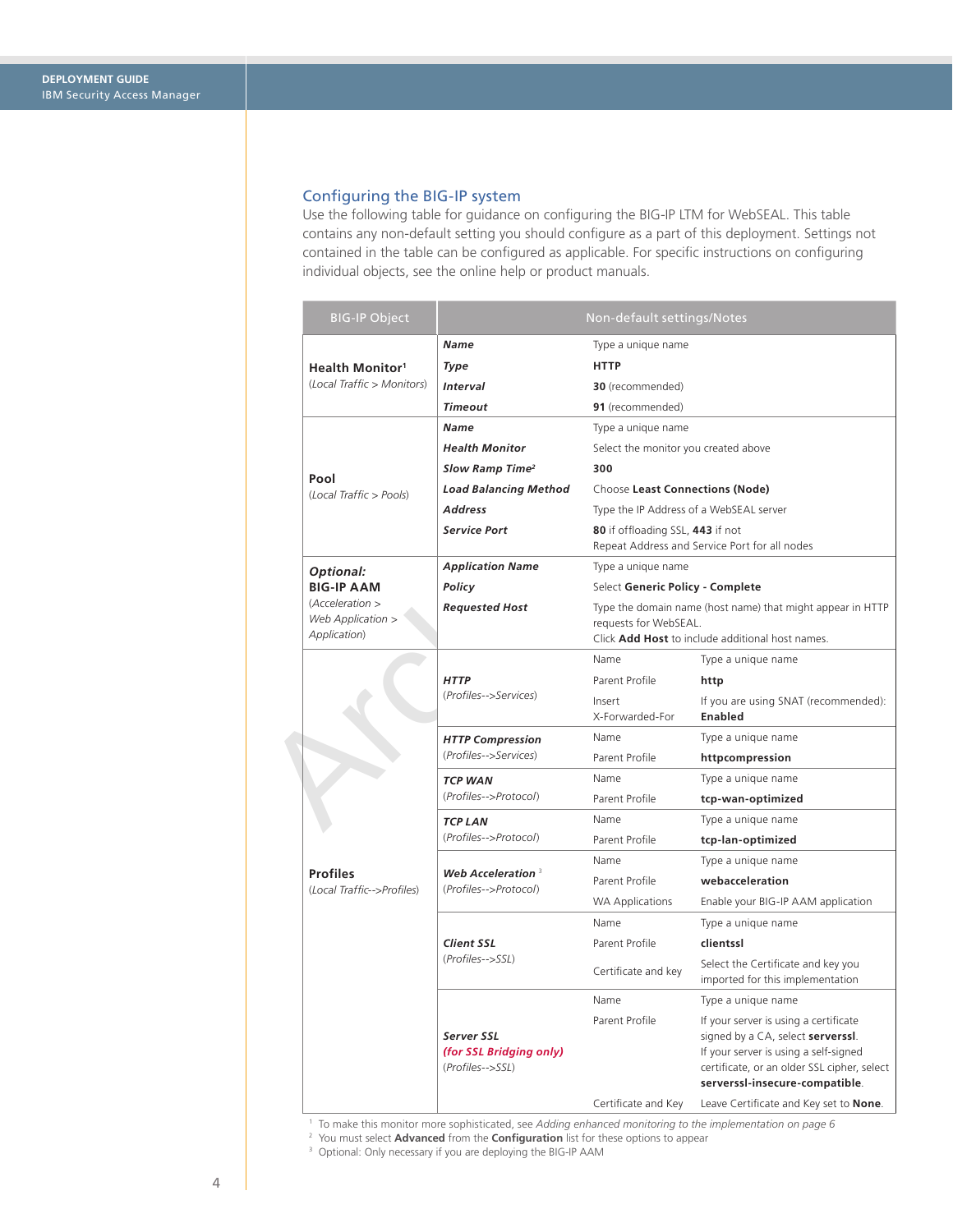<span id="page-4-0"></span>

| <b>BIG-IP Object</b>                                                      | Non-default settings/Notes                    |                                                        |  |
|---------------------------------------------------------------------------|-----------------------------------------------|--------------------------------------------------------|--|
| <b>Virtual Server</b><br>(Main tab-->Local Traffic<br>-->Virtual Servers) | <b>Name</b>                                   | Type a unique name.                                    |  |
|                                                                           | <b>Address</b>                                | Type the IP Address for this virtual server            |  |
|                                                                           | <b>Service Port</b>                           | 443 if offloading SSL or SSL Bridging, 80 if not.      |  |
|                                                                           | <b>Protocol Profile (Client)</b>              | Select the WAN optimized TCP profile you created above |  |
|                                                                           | <b>Protocol Profile (Server)</b> <sup>1</sup> | Select the LAN optimized TCP profile you created above |  |
|                                                                           | Web Acceleration Profile <sup>2</sup>         | Select the Web Acceleration profile you created above  |  |
|                                                                           | Source Address Translation                    | Auto Map <sup>3</sup>                                  |  |
|                                                                           | Default Pool                                  | Select the appropriate pool you created above          |  |

<sup>1</sup> You must select **Advanced** from the **Configuration** list for these options to appear

2 Optional: Only necessary if you are deploying the BIG-IP AAM

<sup>3</sup> If you have a large deployment in which you expect more than 64,000 simultaneous connections per server, you must configure a SNAT Pool, with an IP address for each 64,000 simultaneous connections you expect. See the BIG-IP documentation on configuring SNAT Pools.

This completes the BIG-IP configuration.

# Next steps

From the set a community of the BiG-IP AAM<br>
Poptional: Only necessary if you are deploying the BiG-IP AAM<br>
P if you have a large deployment in which you expect more than 64,000 simultanes<br>
must configure a SNAT Pool, with By completing the configuration in this guide, you have set up multiple WebSEAL servers and made sure they are identical, you have completed the BIG-IP system configuration for load balancing these WebSEAL servers, and you may have added optional SSL offload and acceleration. To ensure that you experience the maximum benefit from your new environment, we recommend the following post-configuration tasks.

# Adjust DNS entries in your environment to point to the virtual IP address

In this guide you created a front-end IP address on the BIG-IP system; the virtual IP address. You should now adjust all services and users that would have been connecting directly to a WebSEAL server to this virtual address. In typical environment, this means adjusting your DNS entry to point to this virtual server IP address on the BIG-IP system.

In some environments, you may be using BIG-IP Global Traffic Manager (GTM) to distribute WebSEAL servers globally at multiple data centers. In this case, you would associate the virtual IP addresses of each WebSEAL environment with BIG-IP GTM. Please see BIG-IP documentation for further information GTM.

# Adjust compression and caching settings on WebSEAL

If you are using BIG-IP AAM (Application Acceleration Manager) to cache and accelerate WebSEAL server content, you modify the WebSEAL server to further optimize the CPU, memory and disk utilization of the WebSEAL servers. We recommend disabling compression and turning off caching on WebSEAL if you use BIG-IP AAM. Please refer to WebSEAL documentation on making these adjustments.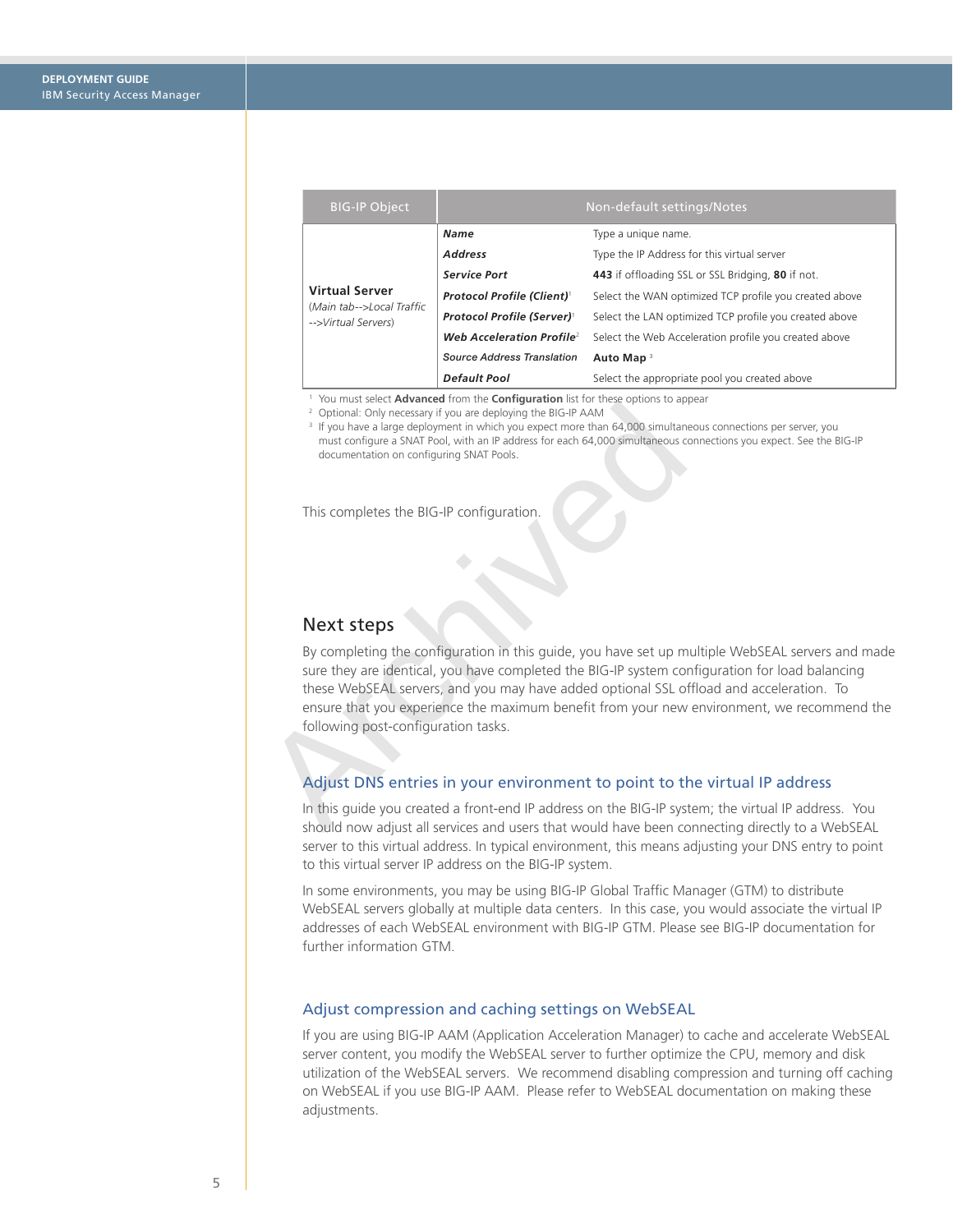# <span id="page-5-0"></span>Adding enhanced monitoring to the implementation

In this document, we describe a simple HTTP monitor that tests whether WebSEAL proxy is available. This monitor serves three purposes:

- It establishes that an individual WebSEAL server is powered on.
- It establishes that the operating system on the WebServer server is able to answer TCP requests, which also means the server has sufficient CPU cycles to allocate user time to the WebSEAL process.
- By connecting to the HTTP process, the monitor determines that the actual WebSEAL proxy is operational and has the CPU cycles necessary to answer a request.

We recommended enhancing the monitor by using the Send string and Receive string options to further exercise and test the functionality of the underlying disk subsystem and associated transport systems.

In order to modify the monitor, simply open the monitor you created in this guide, and add Send and Receive values. The Send value needs to be properly formatted HTTP and can be anything from:

## **GET / HTTP/1.0\r\n**

to something more complicated such as **GET /mytesturl.html HTTP/1.1\r\nHost: myhostname.local\r\n\r\n** .

We recommended enhancing the monitor by using the Send strin<br>further exercise and test the functionality of the underlying disk si<br>systems.<br>In order to modify the monitor, simply open the monitor you crea<br>and Receive valu A Receive string is the string you would expect to receive if you executed this query from your browser. It can be something as simple as looking for a word that appears in the response, such as **WebSEAL**, or it can be a regular expression.

See the BIG-IP documentation for complete information on configuring advanced monitors.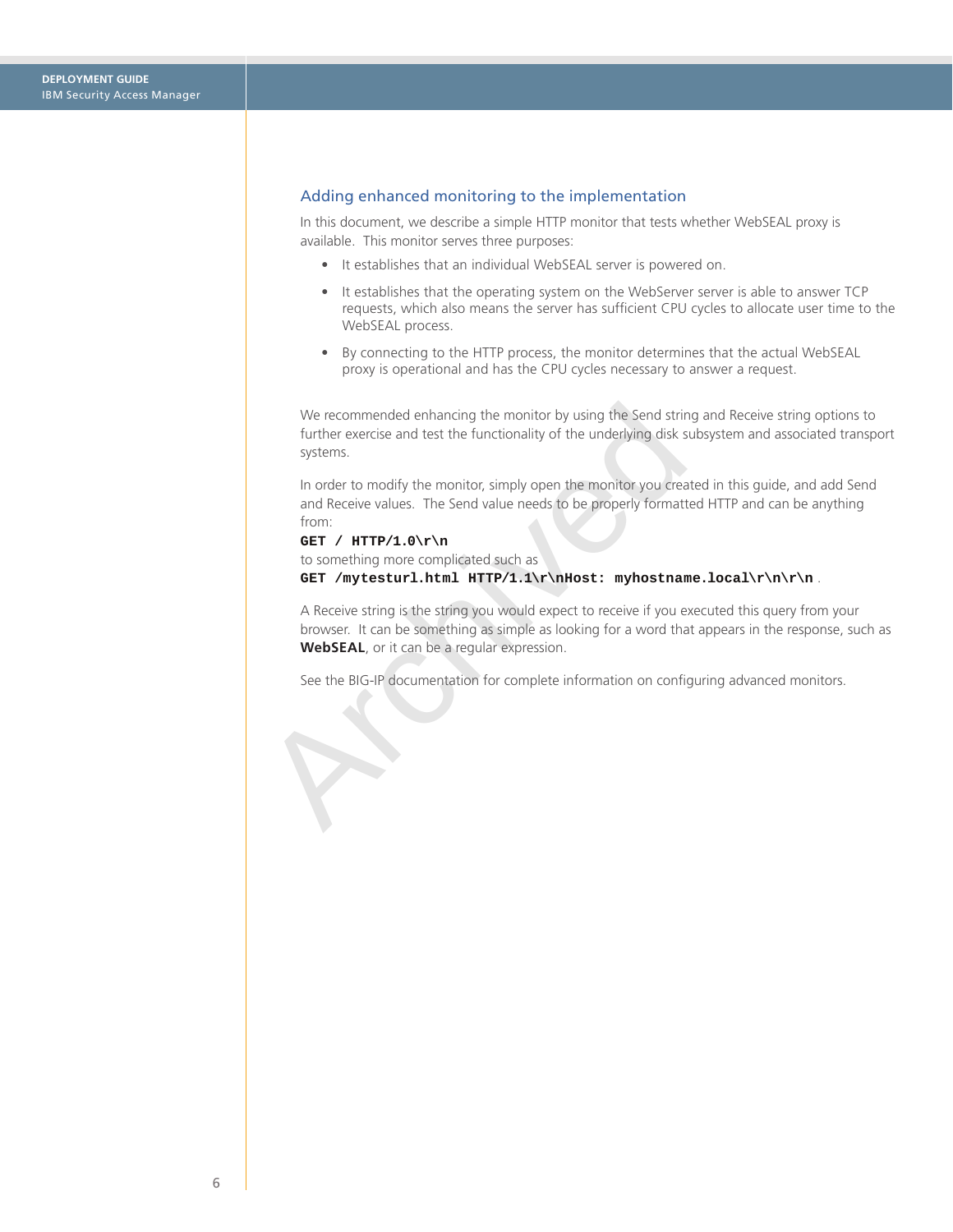# <span id="page-6-0"></span>Troubleshooting

*Issue: When sending a request through the BIG-IP Virtual Server IP address, the response does not come back, but if sending directly to a WebSEAL server, the response is received.*

*Troubleshooting:* In a scenario where responses do not come back when accessing a server through the BIG-IP system, the primary cause is often asymmetric routing. This means that the network connection is taking a different route back to the originating client than the one used to get to the server. This often happens when the servers do not have the BIG-IP system as their default route, which is often the case. If your WebSEAL servers do not have the BIG-IP system as their default route, make sure that you have added a SNAT (either Auto Map or a SNAT Pool) to the virtual server as described in this document.

**Issue:** IP Addresses in the WebSEAL logs show the BIG-IP Self IP address instead of the client's actual IP address.

**Issue:** IP Addresses in the WebSEAL logs show the BIG-IP Self IP a<br>
actual IP address.<br> **Troubleshooting:** When servers do not have their default route<br>
must be used to avoid asymmetric routing problems which will pr<br>
cl *Troubleshooting:* When servers do not have their default route back to the BIG-IP system, SNAT must be used to avoid asymmetric routing problems which will prevent the delivery of traffic to clients. A side-effect of SNAT is that the originating IP address can be lost. In order to solve this issue, the BIG-IP system inserts an X-Forwarded-For header in the HTTP header and passes this to the server. Follow the configuration steps in this document to use a custom HTTP profile with X-Forwarded-For set to **Enabled**. Your WebSEAL proxy can be configured to log this X-Forwarded-For header or pass it on to the application server behind it.

A second side-effect of using SNAT is that IP Address-based authentication on WebSEAL will not function properly in SNAT environments. IP Address authentication uses the source IP address, which will always be the Self IP address of the BIG-IP system.

If WebSEAL IP Address based authentication is absolutely required, we recommend the WebSEAL servers be reconfigured to have a default route back to the BIG-IP system. A second option is to move the IP Address authentication to the BIG-IP system itself. This can be achieved through an iRule or through the use of the Application Policy Manager (APM) module. For more information on these options please see BIG-IP documentation or refer to F5's DevCentral site (*http://devcentral.f5.com*)